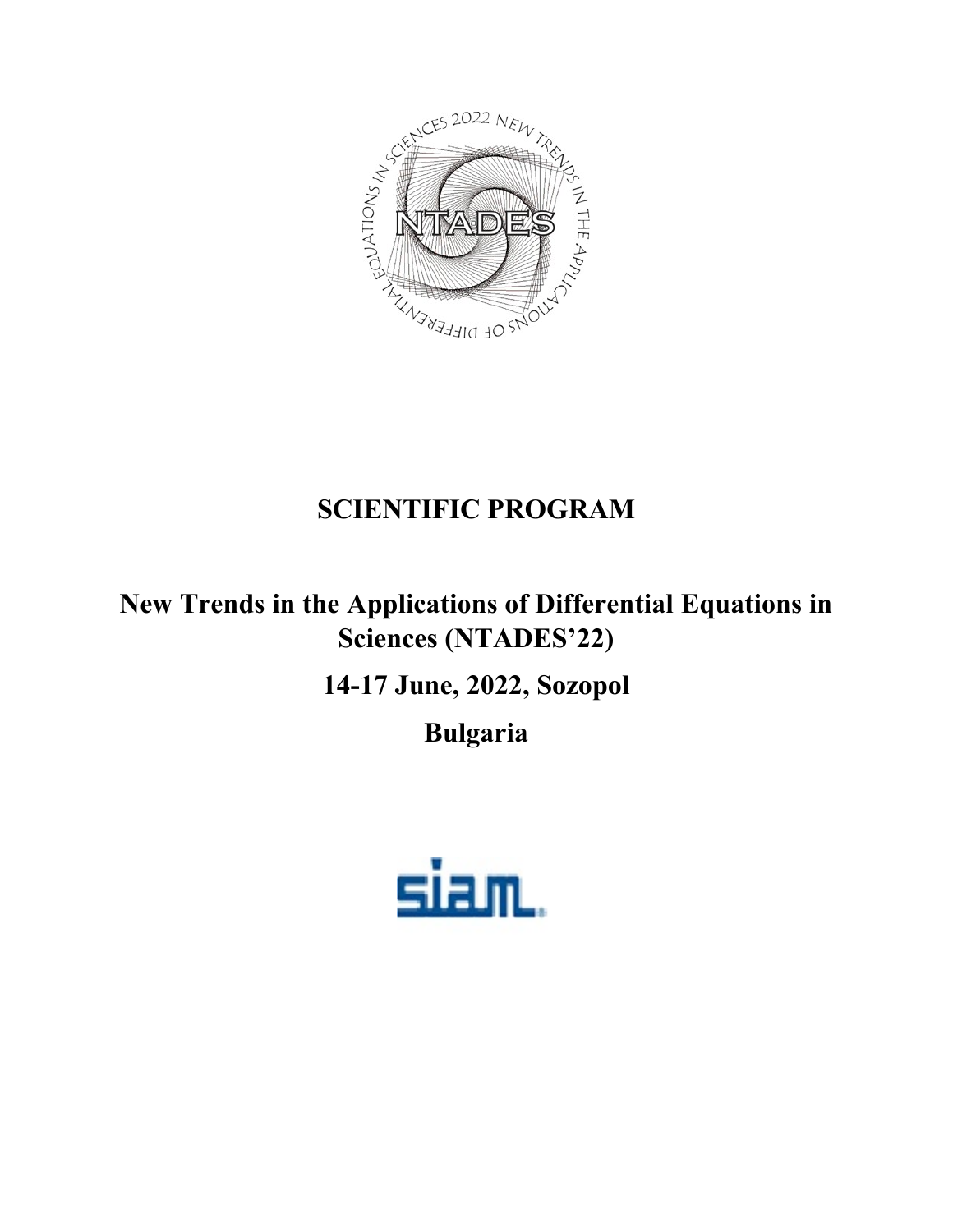# **Tuesday, June 14th**

#### 09:00–9:30 *REGISTRATION AND OPENING*

#### 9:30-13:00 **SESSION 1: APPLICATIONS IN MATHEMATICAL PHYSICS**

- 9:30-10:30 *Invited Plenary Talk* Stoycho Yazadjiev, *New fully nonlinear dynamical mechanism for formation of scalarized black holes*
- 10:30 11:00 *Coffee Break*
- 11:00 11:30 Nikolay Vitanov, *Simple Equations Method (SEsM): Areas of Possible Applications*
- 11:30 12:00 Zlatinka Dimitrova, *An Example for Application of the Simple Equations Method for the Case of Use of a Single Simple Equation*
- 12:00 12:30 Tzanko Donchev, Dimitar Kolev, Mihail Kolev, Alina Lazu, *Parabolic equations with casual operators*
- 12:30- 13:00 Yoshihiro Mochimaru, *Search of complex transcendental roots of combination of a nonlinear equation and a polynomial*
- 13:00 14:00 *Lunch Break*

#### 14:00-16:30 **SESSION 2: APPLICATIONS IN NEUROSCIENCES**

## 14:00 – 15:00 *Invited Plenary Talk* Alon Ascoli, *A Circuit- and System-Theoretic Exploration of the Potential of Memristors with Negative Differential Resistance*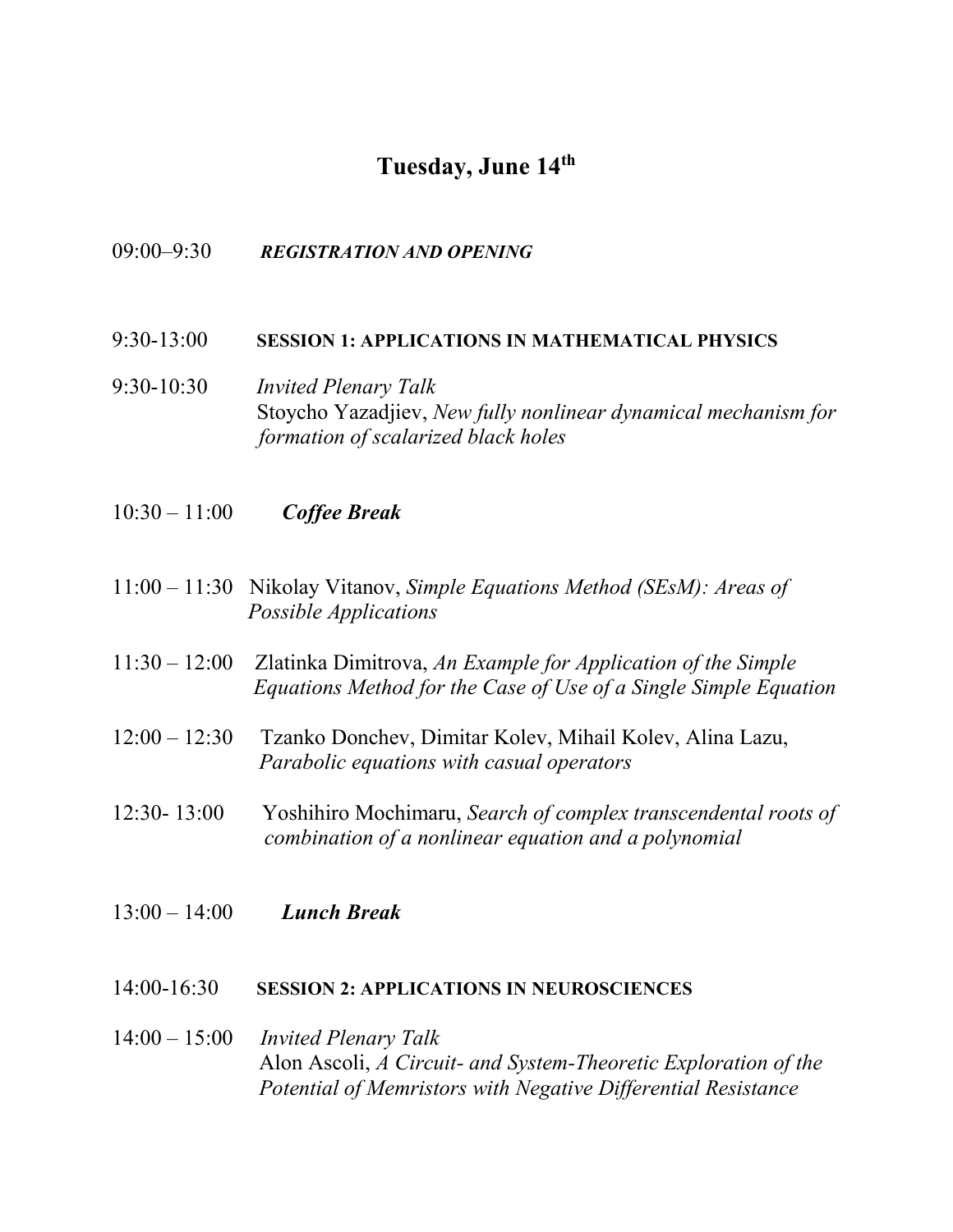*Effects for the Design of Bio-Inspired Computing Networks*

## 15:00 – 15:30 *Coffee Break*

- 15:30 16:00 Anastasia Butorova, Alexander Buevich, Andrey Shichkin, Alexander Sergeev, Elena Baglaeva, Marina Sergeeva, Irina Subbotina, Julian Vasilev, *Prediction of the time series by the various types of artificial neural networks by the example of different time intervals of the content of methane in the atmosphere*
- 16:00 16:30 Anastasia Butorova, Elena Baglaeva, Irina Subbotina, Marina Sergeeva, Alexander Sergeev, Andrey Shichkin, Alexander Buevich, Pavel Petrov, *Application of the wavelet data transformation for the time series forecasting by the artificial neural network*

#### 16:30- 18:30 **SESSION 3: PROFESSOR TODOR GENCHEV- 90 ANNIVERSARY**

- 16:30 17:00 Nedyu Popivanov, *Memories of Professor Todor Genchev*
- 17:00 17:30 Petar Popivanov, *Some results of Professor Todor Genchev*
- 17:30 18:00 Nikolaj Kutev, Tsviatko Rangelov, *Null non-controllability for singular and degenerate heat equation with double singular potential*
- 18:00 18:30 Nikolaj Kutev, Milena Dimova, Natalia Kolkovska, *Global Behavior of the Solutions to Nonlinear Wave Equation with Sign changing Nonlinearity*
- 19:00 *Welcome party*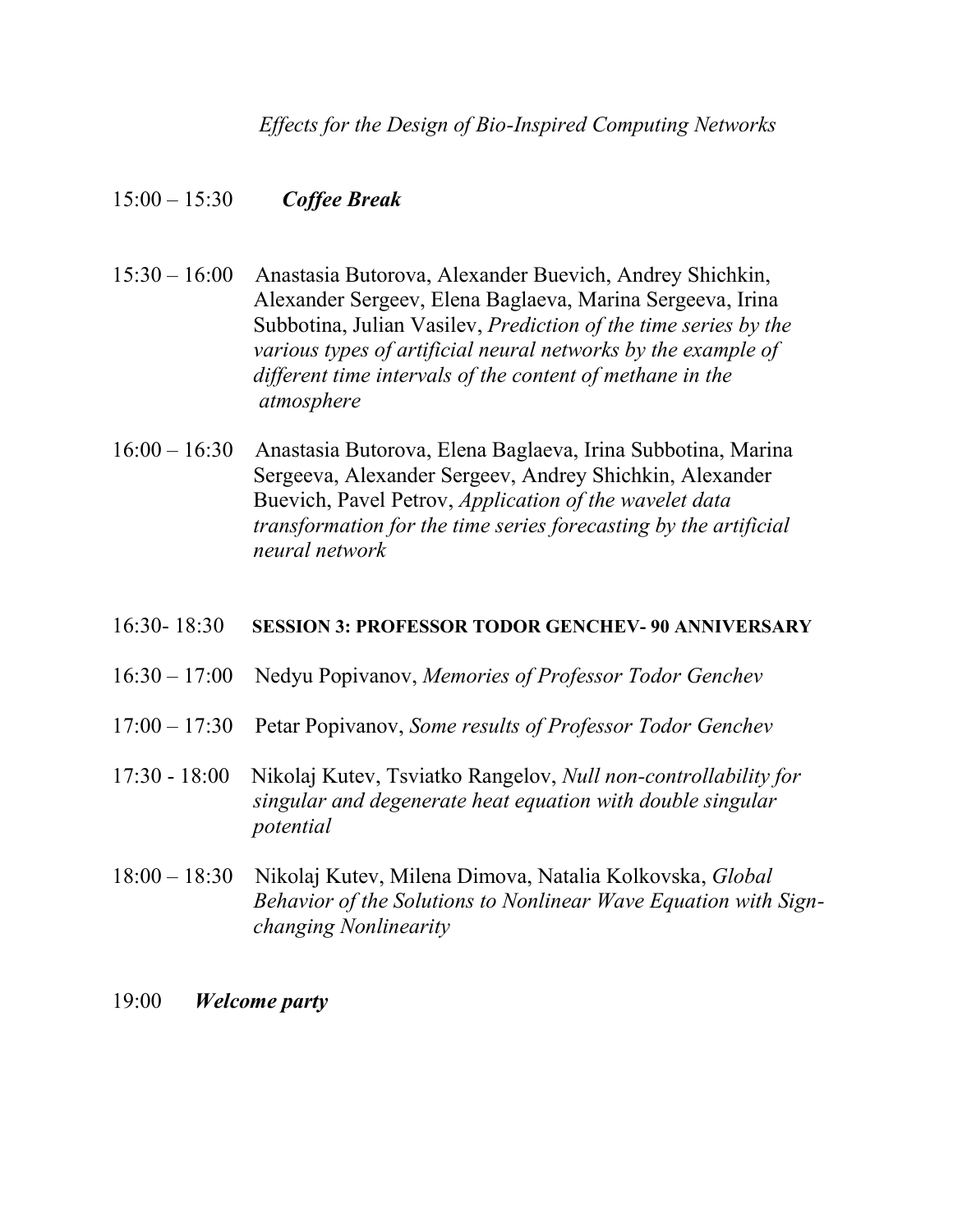## **Wednesday, June 15th**

- 9:00-10:00 **SESSION 4**
- 9:00 10:00 *Invited Plenary Talk* Li Ma, *Sigma-Porous media flow and Yamabe flow*
- 10:00 10:30 *Coffee Break*

### 10:30-13:00 **SESSION 5: APPLICATIONS IN MATHEMATICAL BIOLOGY**

- 10:30 11:00 Atanas Atanasov, Slavi Georgiev, *Parameter Recovery Study of Honeybee Colony Failure due to Nutritional Issues*
- 11:00 11:30 Elena Nikolova, *Dynamical Modeling of Competition between Three Basic Power Plants Types*
- 11:30 12:00 Anna Coletti, *On Jansen-Rit System Modeling Epilepsy Phenomena*
- 12:00 12:30 Laura Manca, E.L. Santarcangelo, E. Bonanni, L. Sebastiani, G. Siciliano, V. Georgiev, *Hypnotizability-related Differences in the Bach's Music Processing, based on the Analysis of Electroencephalographic Signal*
- 12:30 13:00 Iordanka Panayotova, Maila Brucal-Hallare, *Oncolytic virus vs cancer: Modeling and Simulation of Virotherapy with Differential Equations*
- 13:00 14:00 *Lunch Break*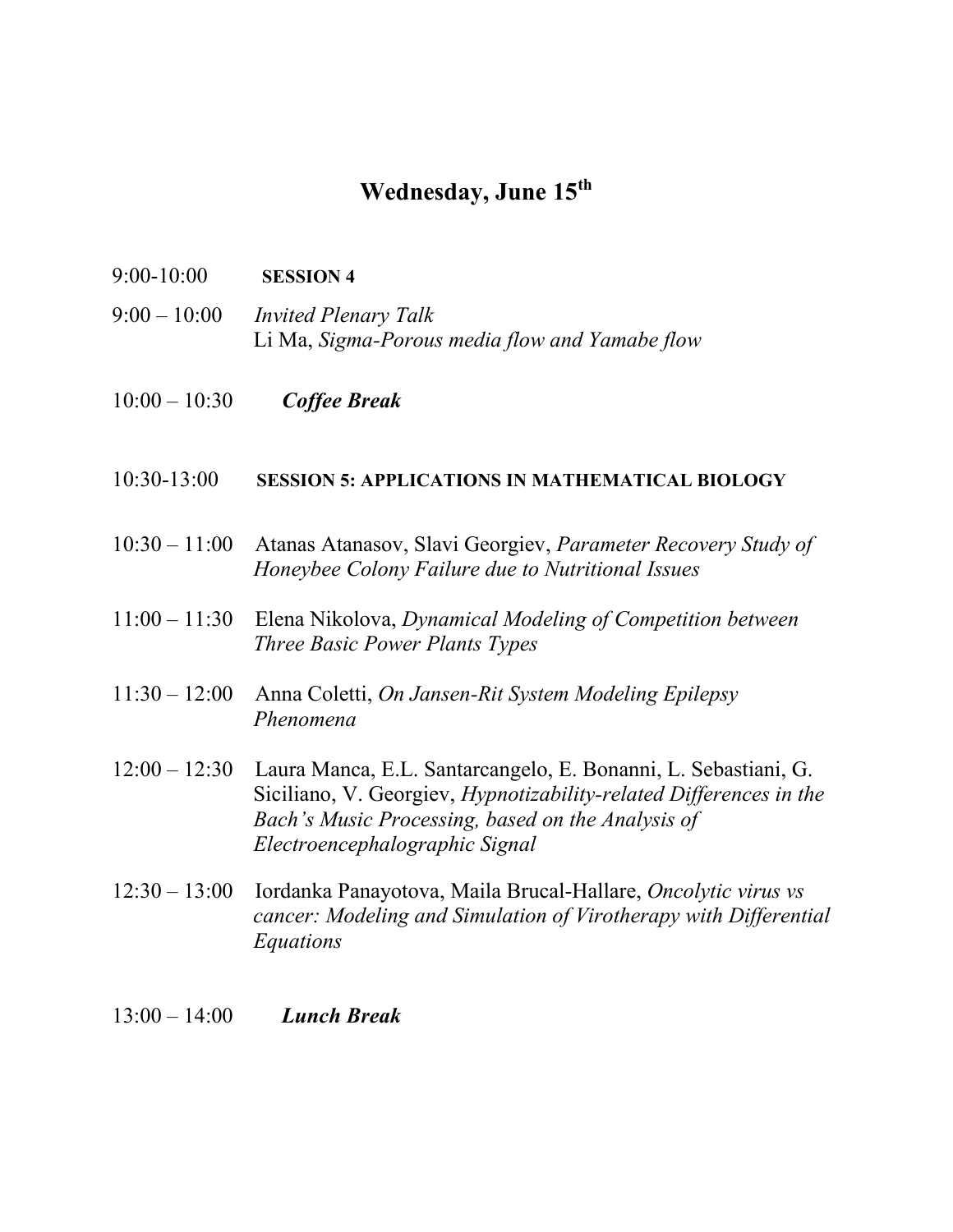#### 14:00 – 16:00 **SESSION 6: APPLICATIONS IN NEUROSCIENCE**

- 14:00-14:30 Maya Markova, *Credit Card Fraud Detection using Long Short- Term Memory Network Model*
- 14:30-15:00 Venelin Todorov, Ivan Dimov, Rayna Georgieva, *Advanced biased stochastic approaches based on modified Sobol sequences for Fredholm integral equations*
- 15:00 16:00 *Invited Plenary Talk* Ronald Tetzlaff, *Bio-Inspired Locally-Active Memristor Circuit Analysis and Design*
- 16:00 16:30 *Coffee Break*
- 16:30-18:00 **SESSION 7: PRESENTATION OF CENTER OF EXCELLENCE**
- 16:30-17:00 Angela Slavova, *Presentation of Center of Excellence Informatics, Information and Communication Technologies*
- 17:00- 17:30 Tsviatko Rangelov, Petia Dineva, *Green's function and wave scattering for inhomogeneous anti-plane PEM half–plane*
- 17:30 18:00 Nikolaj Kutev, Sonia Tabakova, *A note on the steady Poiseuille flow of Carreau-Yasuda fluid*

#### 18:00 – 19:30 **SESSION 8: APPLICATIONS IN FINANCIAL MATHEMATICS**

- 18:00 18:30 Vilislav Boutchaktchiev, Ivan Jordanov, *Models for Measuring and Forecasting the Inferred Rate of Default*
- 18:30 19:00 Maya Markova, *Forex Time Series Forecasting using Hybrid Convolutional Neural Network/Long Short-Term Memory Network Model*
- 19:00 19:30 Ivan Georgiev, Victoria Deninska, Vesela Mihova, Velizar Pavlov, *Diversification and Optimization of the Financial Portfolio in Times of Uncertainty*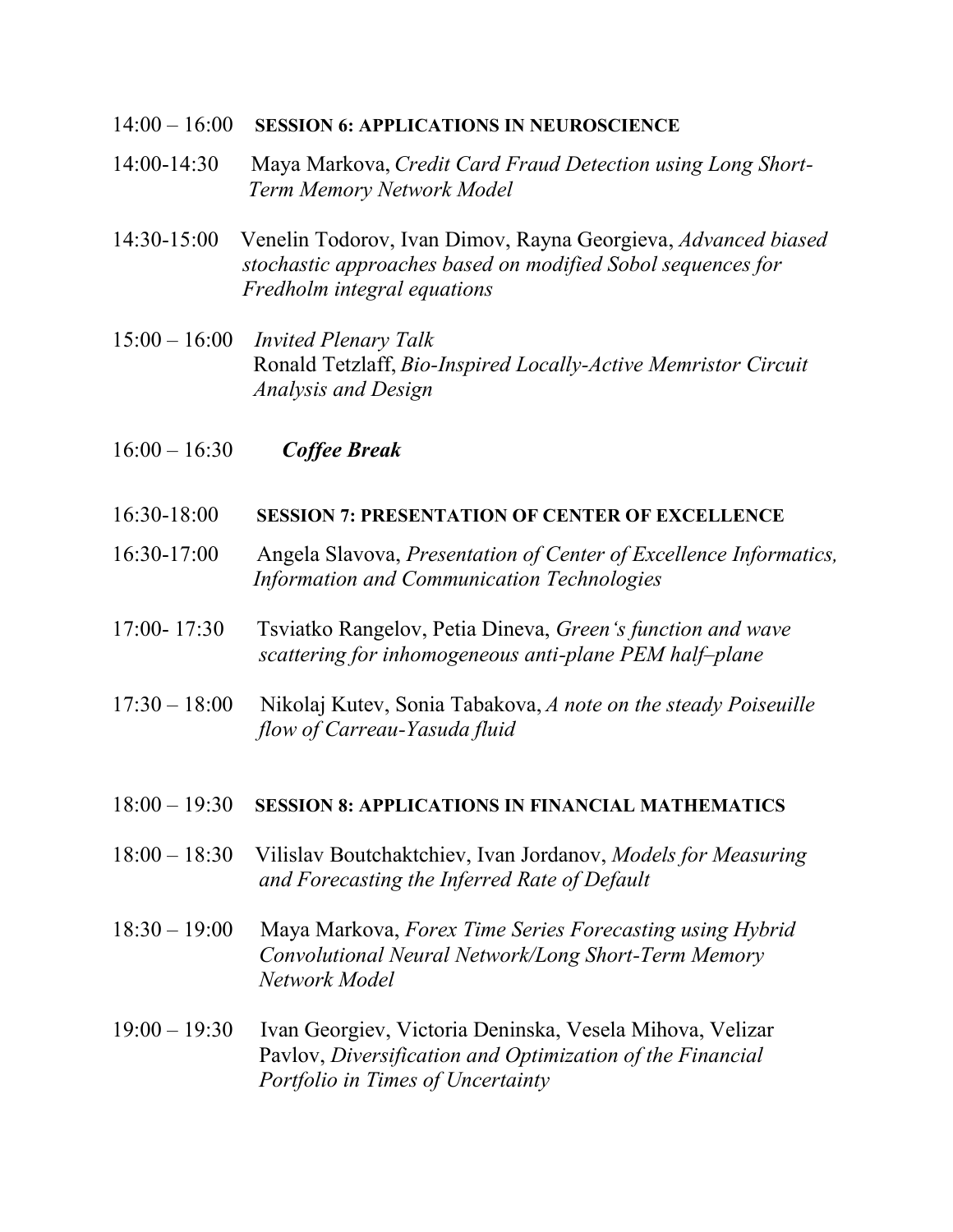# **Thursday, June 16th**

#### 9:00-10:00 **SESSION 9**

*Invited Plenary Talk*

Vladimir Georgiev, *Chern-Simons-Schrödinger Equations in Mass Supercritical Case*

10:00 – 10:30 *Coffee Break*

## 10:30-13:00 **SESSION 10: APPLICATIONS IN FRACTIONAL ANALYSIS**

- 10:30 11:00 Snezhana Hristova, *Conditional boundedness of generalized proportional Caputo fractional differential equations*
- 11:00-11:30 Tzanko, Donchev, Snezhana Hristova, *Practical stability of generalized proportional Caputo fractional differential equations by Lyapunov functions*
- 11:30-12:00 Tzanko Donchev, Nikolay Kitanov, Alina I. Lazu, Stanislav Stefanov, *Nonlinear evolution inclusions with causal operators*
- 12:00-12:30 Teodora Zapryanova, *Non-positivity of Operators Gs,n+*
- 12:30 13:00 Maria Vasileva, Nikolay Kyurkchiev, *Some notes on Arcsine Exponentiated-X Family*
- 13:00 14:00 *Lunch Break*

### 14:00- 15:00 **SESSION 11: APPLICATIONS IN NEUROSCIENCE**

14:00-14:30 Snezhana Hristova, Kremena Stefanova, *Discrete neural networks with maximum and non-instantaneous impulses with computer simulation*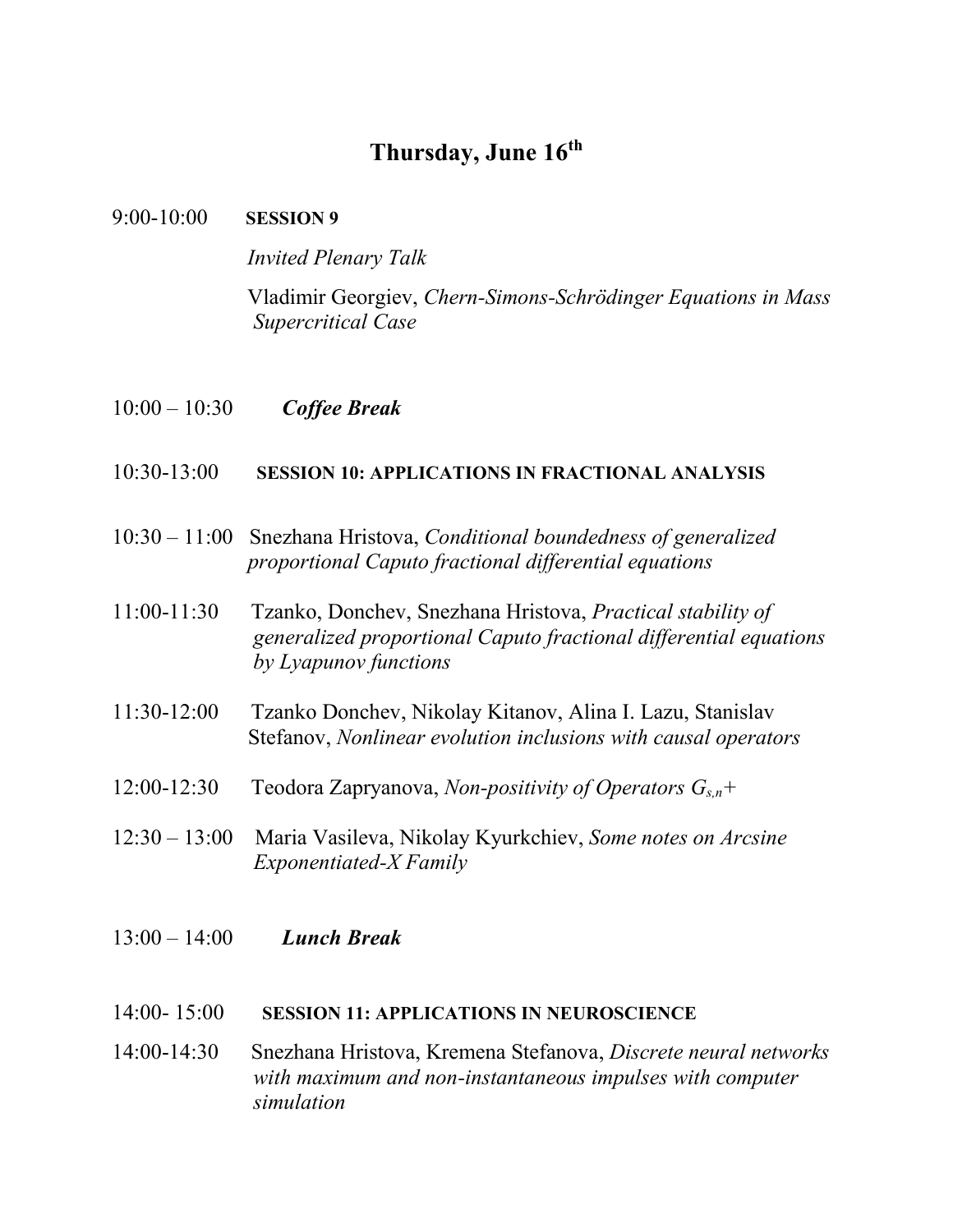- 14:30- 15:00 Venelin Todorov, Slavi Georgiev, *Highly accurate scrambled stochastic approaches for multidimensional sensitivity analysis in air pollution modeling*
- 15:00 15:30 *Coffee Break*

### 15:30-17:30 **SESSION 12: APPLICATIONS IN MATHEMATICAL PHYSICS**

- 15:30-16:00 Nikolaj Vitanov, *Special Functions and Polynomials connected to the Simple Equations Method (SEsM)*
- 16:00-16:30 Zlatinka Dimitrova, *An Example for Application of the Simple Equations Method for the Case of Use of a Two Simple Equations*
- 16:30-17:00 Mirko Tarulli, Elena Nikolova, George Venkov, *On the Well- Posedness the Complex Ginzburg-Landau Equation on the Product Manifold R*<sup>d</sup>  $\times$  *T*
- 17:00 17:30 Elena Nikolova, Mila Chilikova Lubomirova, *Exact Traveling Wave Solutions of the Generalized Rosenau–Kawahara-RLW Equation Arising in Fluid Mechanics*
- 19:00 *Official Dinner*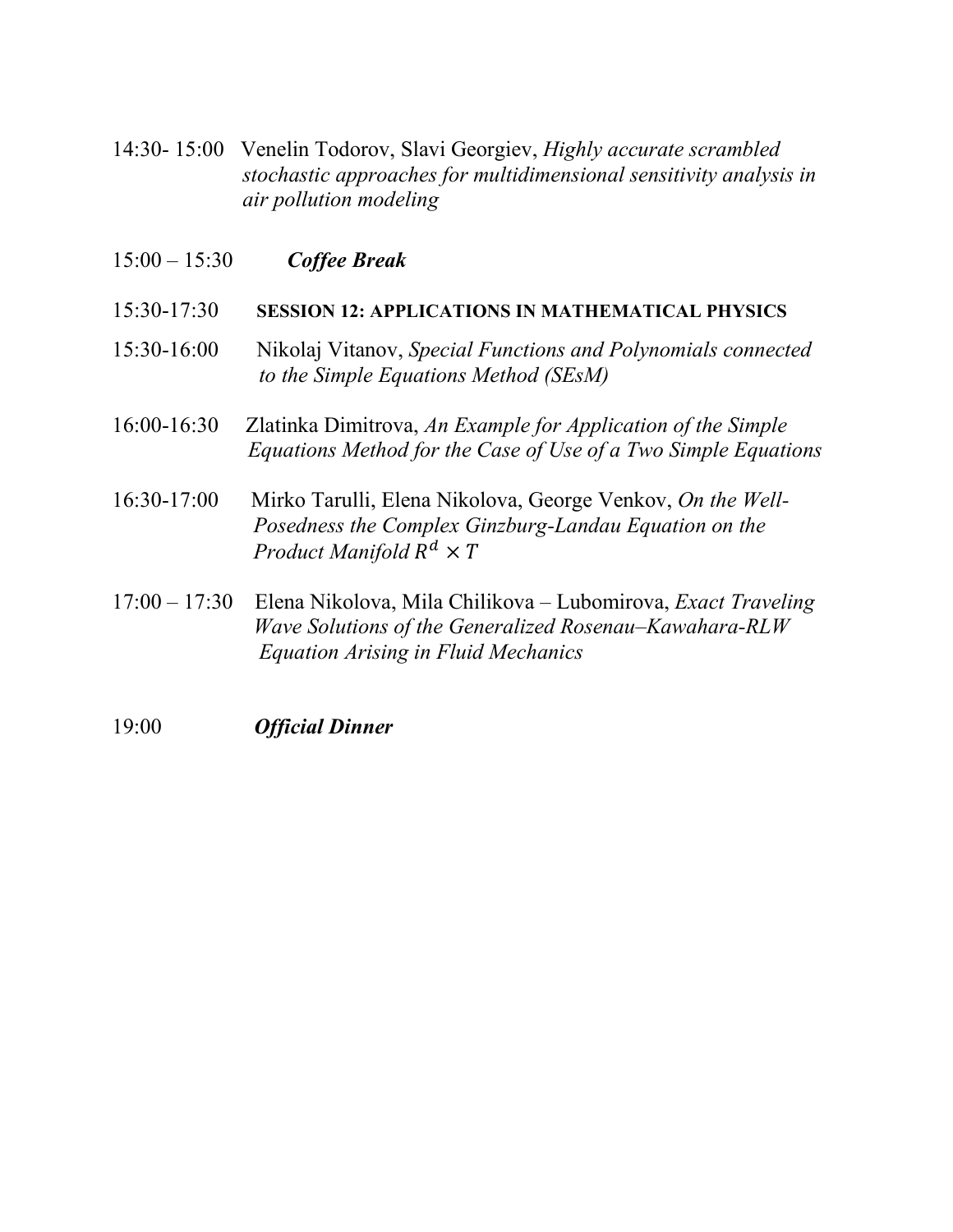# **Friday, June 17th**

#### 9:00-10:00 **SESSION 13: APPLICATIONS IN MATHEMATICAL BIOLOGY**

- 9:00 9:30 Irina Volinsky, *Stability Analysis of a Mathematical Model of Hepatitis B Virus with Control on Immune System*
- 9:30 10:00 Atanas Atanasov, Miglena Koleva, Lubin Vulkov, *Numerical Analysis of Honey Bee Colonies in Winter by Sign-changing Chemotactic Coefficient Model*
- 10:00 10:30 *Coffee Break*

### 10:30 – 13:00 **SESSION 14: APPLICATIONS IN MATHEMATICAL PHYSICS**

- 10:30 11:00 Nazli Irkil, Erhan Piskin, *Well Posedness of Solutions for a Degenerate Viscoelastic Equation for Kirchhoff-type with Logarithmic Nonlinearity*
- 11:00 11:30 Gaukhar Shaikhova, Araylym Syzdykova, Ratbay Myrzakulov, *Analytical solutions for the two dimensional nonlinear equations reduced from the AKNS hierarchy*
- 11:30 12:00 Nazli Irkil, *Global nonexistence result of solutions for a riser equation with logarithmic source term and damping*
- 12:00 12:30 Petar Popivanov, *Boundary Value Problems for the Polyharmonic Operators*
- 12:30 13:00 Sergey Popov, *A boundary value problem for forward-backward parabolic equations*
- 13:00 14:00 *Lunch Break*